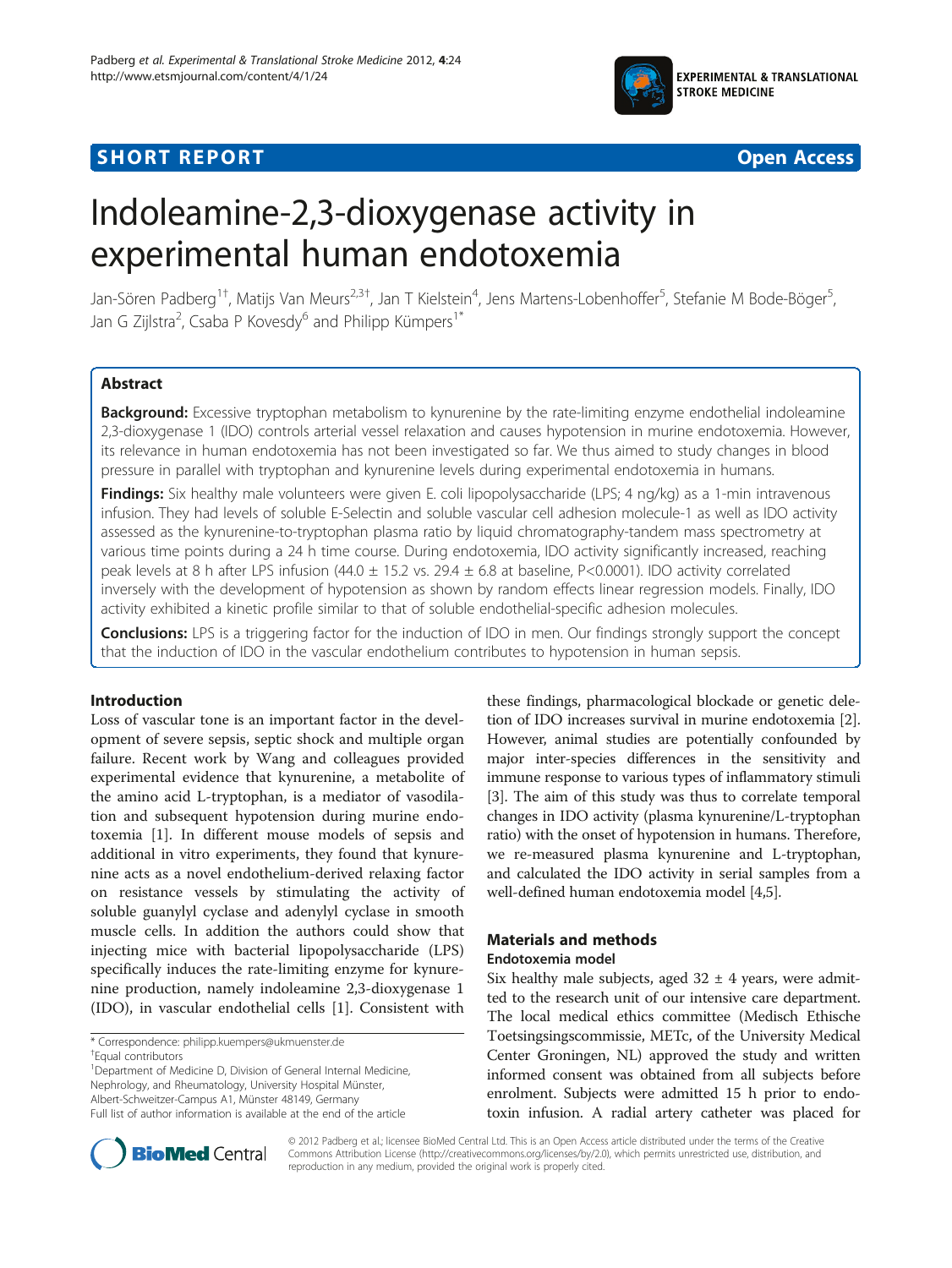<span id="page-1-0"></span>blood sampling and arterial blood pressure measurement. During the study, systolic blood pressure (SBP), diastolic blood pressure (DBP), mean arterial pressure (MAP) and pulse rate were measured continuously. At time point zero (0 h) the volunteers received a 1-min infusion of endotoxin (Escherichia coli LPS, batch EC-6, US Pharmacopeia, Twinbrook Parkway, Rockville, MD, USA) at a dose of 4 ng/kg body weight (10,000 endotoxin units/μg) via an indwelling venous catheter. Blood samples for marker analysis were obtained pre-dose and at several time points up to 24 h after endotoxin infusion. All samples were immediately placed on ice, centrifuged (1,500G, 15 min, 4°C) and stored at -70°C until analysis. Data from this study have been reported extensively elsewhere [\[4,5](#page-3-0)].

## Quantification of tryptophan, kynurenine, and soluble adhesion molecules

Levels of tryptophan and kynurenine were determined using a liquid chromatography-tandem mass spectrometry (LC-MS/MS) method utilizing deuterated internal standards for both analytes. The method was adapted from de Jong et al. [\[6\]](#page-3-0). In short, plasma samples were prepared for analysis by protein precipitation with acetonitril. After centrifugation, the clear supernatant was stripped from the acetonitrile portion by vacuum centrifugation and the aqueous residue was injected into the LC-MS/MS system. Chromatographic separation was achieved on a porous graphitic carbon column with the dimensions  $50 \times 2$  mm by a short step gradient  $(0.1\%)$ 

trifluoroacetic acid in water: acetonitrile 90:10, in 1 min to 50:50, 0.25 ml/min flow rate). Calibration ranges were 10-200 μmol/l for tryptophan and 0.5-10 μmol/l for kynurenine, respectively. Relative standard deviations were less than 5% for both substances at all quality control levels. IDO activity was calculated  $(IDO<sub>c</sub>)$  as the kynurenine to tryptophan ratio x 1000. Soluble E-Selectin (sEsel) and soluble vascular cell adhesion molecule-1 (sVCAM-1) levels were measured using Fluorokine® MultiAnalyte Profiling kits and a Luminex® Bioanalyzer (R&D Systems, Oxon, U.K.) according to the manufacturers' instructions and have been reported elsewhere [\[7\]](#page-3-0).

## Statistical analysis

Continuous variables are expressed as means ± one standard deviation (SD). A repeated-measures one-way analysis of variance with Dunnett's test for multiple comparisons (two-sided) was used to demonstrate statistical changes in hemodynamic and laboratory variables after endotoxin infusion. Two-sided p-values < 0.05 were considered statistically significant. The association between  $IDO<sub>c</sub>$  activity and hemodynamic parameters measured repeatedly at various time points in the same person was examined in random effects linear regression models treating hemodynamic parameters as dependent variables and using maximum likelihood estimators. The association between adhesion molecules and  $IDO<sub>c</sub>$  activity was assessed in a similar manner, treating  $IDO<sub>c</sub>$  activity as dependent variable. To fulfil the assumptions needed for

| Table 1 Time course after LPS infusion in healthy volunteers |  |
|--------------------------------------------------------------|--|
|--------------------------------------------------------------|--|

| <b>Variables</b>                       |                 |                 |                 | Time course after LPS infusion |                       |                       |                       |                       |                       |                       |          |
|----------------------------------------|-----------------|-----------------|-----------------|--------------------------------|-----------------------|-----------------------|-----------------------|-----------------------|-----------------------|-----------------------|----------|
|                                        | Pre-Dose        | 1 h             | 1.5 h           | 2 h                            | 2.5 h                 | 3.5 h                 | 4.5 h                 | 6.5h                  | 8 h                   | 24 h                  | P-value  |
| <b>HEMODYNAMICS</b>                    |                 |                 |                 |                                |                       |                       |                       |                       |                       |                       |          |
| $SBP$ (mmHg)                           | $140 \pm 14$    | $139 \pm 11$    | $152 \pm 11$    | $158 \pm 18*$                  | $151 \pm 18$          | $142 \pm 22$          | $121 \pm$<br>$18*$    | $107 \pm$<br>$11*$    | $104 \pm$<br>$11*$    | $131 \pm 11$          | < 0.0001 |
| $DBP$ (mmHq)                           | $74 \pm 10$     | $74 \pm 7$      | $80 \pm 7$      | $77 \pm 12$                    | $65 \pm 12$           | $61 \pm 14*$          | $54 \pm 11*$          | $55 \pm 8*$           | $55 \pm 7*$           | $66 \pm 7$            | < 0.0001 |
| $MAP$ (mmHq)                           | $96 \pm 11$     | $96 \pm 9$      | $104 + 7$       | $104 \pm 13$                   | $94 \pm 14$           | $88 + 16$             | $77 + 13*$            | $72 \pm 8*$           | $71 \pm 7*$           | $88 \pm 7$            | < 0.0001 |
| Heart rate (bpm)                       | $61 \pm 16$     | $59 \pm 11$     | $78 \pm 19$     | $78 + 18$                      | $92 \pm 12$           | $98 + 8$              | $101 \pm 8$           | $97 + 11$             | $96 \pm 13$           | $81 \pm 16$           | < 0.0001 |
| HR/MAP index                           | $0.64 \pm 0.11$ | $0.62 \pm 0.11$ | $0.75 \pm 0.17$ | $0.76 \pm 0.22$                | $1.01 \pm$<br>$0.22*$ | $1.15 \pm$<br>$0.26*$ | $1.36 \pm$<br>$0.32*$ | $1.36 \pm$<br>$0.27*$ | $1.4 \pm$<br>$0.22*$  | $0.92 \pm$<br>$0.16*$ | < 0.0001 |
| <b>TRYPTOPHAN</b><br><b>METABOLISM</b> |                 |                 |                 |                                |                       |                       |                       |                       |                       |                       |          |
| <b>IDOc activity</b>                   | $29.4 \pm 6.8$  | $30.5 \pm 7.4$  | $30.3 \pm 6.2$  | $30.2 \pm 6.8$                 | $30.2 \pm$<br>6.4     | $28.2 \pm$<br>3.6     | $28.6 \pm$<br>7.2     | 38.1 $\pm$<br>$10.9*$ | 44.0 $\pm$<br>$15.2*$ | $36.3 \pm$<br>$12.3*$ | < 0.0001 |
| <b>ADHESION</b><br><b>MOLECULES</b>    |                 |                 |                 |                                |                       |                       |                       |                       |                       |                       |          |
| $sEsel$ (ng/ml)                        | $34 \pm 16$     | $38 \pm 18$     | $35 \pm 16$     | $40 \pm 18$                    | $44 \pm 24$           | $82 \pm 48$           | $184 +$<br>$90*$      | $789 +$<br>$133*$     | $743 +$<br>95*        | $208 \pm$<br>$81*$    | < 0.0001 |
| $sVCAM-1$ (ng/ml)                      | $307 \pm 108$   | $330 \pm 120$   | $315 \pm 103$   | $326 \pm 100$                  | $319 \pm$<br>109      | $326 \pm$<br>122      | $403 \pm$<br>$86*$    | $542 \pm$<br>$92*$    | 550 $\pm$<br>$91*$    | 553 $\pm$<br>$130*$   | < 0.0001 |

A repeated-measures ANOVA with Dunnett's test for multiple comparison (two sided) was used to demonstrate statistical changes in clinical and laboratory variables during the time course after endotoxin infusion (n=6). Two-sided p-values <0.05 were considered statistically significant. SBP - systolic blood pressure; DBP – diastolic blood pressure; MAP mean arterial blood pressure; HR/MAP index - heart rate/mean arterial pressure index; sEsel – soluble E-selectin; sVCAM-1 – soluble vascular cell adhesion molecule-1; IDO - Indoleamine 2,3-dioxygenase 1; \*statistically significant vs. Pre-Dose.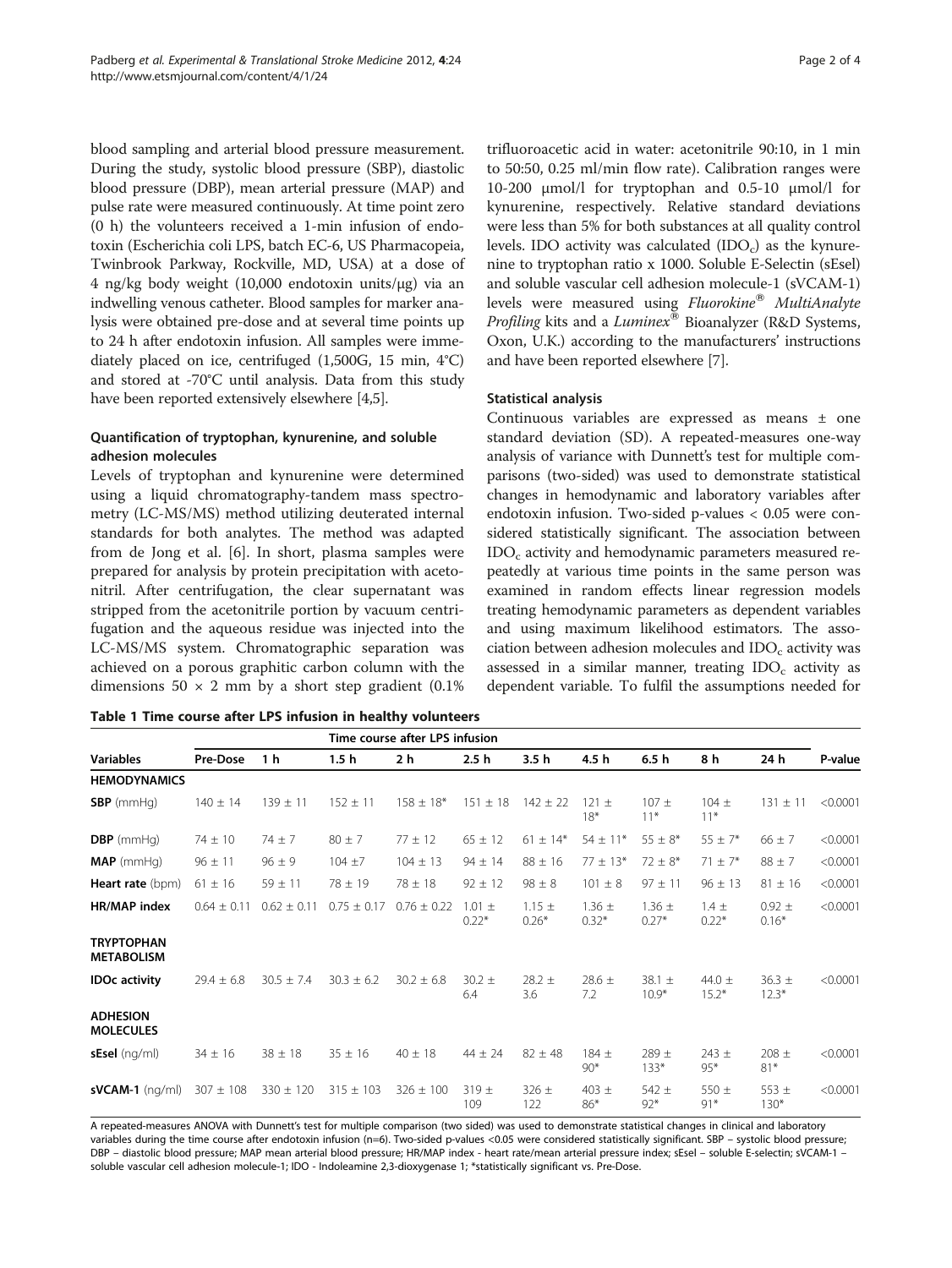the analysis, logarithmic (ln) transformation of sEsel was performed. Results are shown as beta-coefficients that correspond to a one SD higher value of each of the independent variables in each regression.

## Results

LPS infusion elicited a significant laboratory and clinical inflammatory response with chills, headache, muscle pain, increased heart rate, and overt hypotension (Table [1](#page-1-0)). In brief, SBP was 140 ± 14 mmHg at 0 h, minimal at 8 h  $(104 \pm 11 \text{ mmHg})$  and remained below baseline until 20 h (Figure 1A). Details on additional hemodynamics are given in Table [1](#page-1-0). Two volunteers received 1000 mL of 0.9% saline i.v. due to a SBP below 70 mmHg. No vasopressors were needed. At 24 h, all volunteers were asymptomatic and all clinical parameters within the normal range. Consistent with maximal hypotension,  $IDO<sub>c</sub>$ activity significantly increased at 6.5 h and peaked at 8 h (44.0 ± 15.2 vs. 29.4 ± 6.8 at baseline, P<0.0001, Figure 1A). In random effects linear regression models,  $IDO<sub>c</sub>$  activity was significantly associated with the degree of hypotension (SBP: β = -9.948 (95% confidence interval [CI] -16.361 to -3.535),  $p = 0.002$ ; DBP:  $\beta = -3.907$  (95%) CI -7.448 to -0.336),  $p = 0.031$ ; MAP: β = -5.725 (95% CI  $-9.922$  to  $-1.529$ ),  $p = 0.007$ ).

Wang et al. [\[1](#page-3-0)] reported that IDO is specifically expressed induced in the inflamed endothelium of septic mice. Consistent with this notion, the increase in sVCAM-1 (P<0.0001) and soluble E-Selectin (P<0.0001), surrogates for endothelial inflammation, exhibited a kinetic profile similar to that of  $IDO<sub>c</sub>$  in our human endotoxemia model (Figure 1B). IDO<sub>c</sub> activity was tightly associated with plasma levels of sVCAM-1 (β = 5.07 (95% CI 3.25 to 6.9); p < 0.0001) and sEsel (β = 3.62 (95% CI 1.86 to 5.38); p < 0.0001) using random effects linear regression.

## **Discussion**

Here we show that, as in mice [[1\]](#page-3-0), LPS is a triggering factor for the induction of IDO in humans. Consistent with experimental findings by Wang and colleagues [\[1](#page-3-0)], we could show that  $IDO_c$  was associated with the extent of endothelial inflammation and correlated inversely with the development of hypotension. In support of our findings, Changsirivathanathamrong et al. [[8\]](#page-3-0) convincingly demonstrated in a clinical study, that  $IDO<sub>c</sub>$  activity correlates with vasopressor requirement in patients with septic shock. Darcy et al. could show that  $IDO_c$ activity correlates with severity measures such as the Sequential Organ Failure Assessment (SOFA) score [\[9](#page-3-0)]. Zeden and colleagues demonstrated that septic shock coincidence with an exacerbation of kynurenine pathway activity [\[10](#page-3-0)]. Additionally, investigations revealed IDO activity to be an independent predictor of disease severity



and case fatality in bacteremic patients [[11](#page-3-0)]. Thus, our data add a further translation of previous experimental and clinical work, strengthening the concept that IDO is a novel mediator of arterial vessel relaxation and temporally coupled to the onset and severity of hypotension in human sepsis.

A possible limitation of the current study is that we cannot rule out loss of tryptophan and kynurenine due to deep-freeze storage for several years. However, values at baseline (i.e. before LPS infusion) match those of healthy controls from the literature. Furthermore, as the study is a re-analysis of blood samples from a placebo-controlled